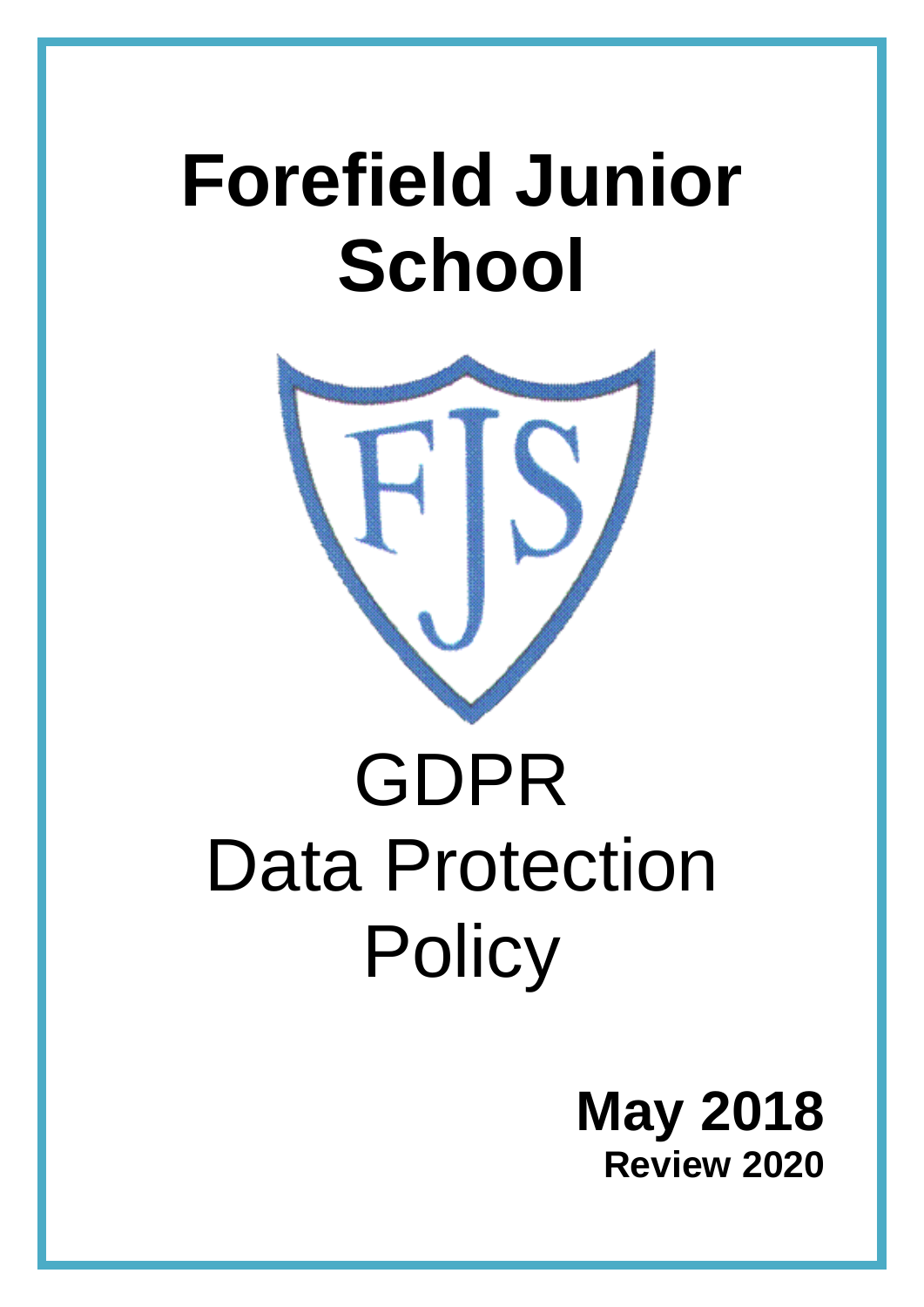#### **Contents:**

#### [Statement of intent](#page-2-0)

- 1. [Legal framework](#page-3-0)
- 2. [Applicable data](#page-3-1)
- 3. [Principles](#page-4-0)
- 4. [Accountability](#page-4-1)
- 5. [Data protection officer \(DPO\)](#page-5-0)
- 6. [Lawful processing](#page-6-0)
- 7. [Consent](#page-7-0)
- 8. [The right to be informed](#page-7-1)
- 9. [The right of access](#page-8-0)
- 10. [The right to rectification](#page-9-0)
- 11. [The right to erasure](#page-9-1)
- 12. [The right to restrict processing](#page-10-0)
- 13. [The right to data portability](#page-11-0)
- 14. [The right to object](#page-12-0)
- 15. [Privacy by design and privacy impact assessments](#page-13-0)
- 16. [Data breaches](#page-13-1)
- 17. [Data security](#page-14-0)
- 18. [Publication of information](#page-16-0)
- 19. [CCTV and photography](#page-16-1)
- 20. [Data retention](#page-17-0)
- 21. [DBS data](#page-17-1)
- 22. [Policy review](#page-17-2)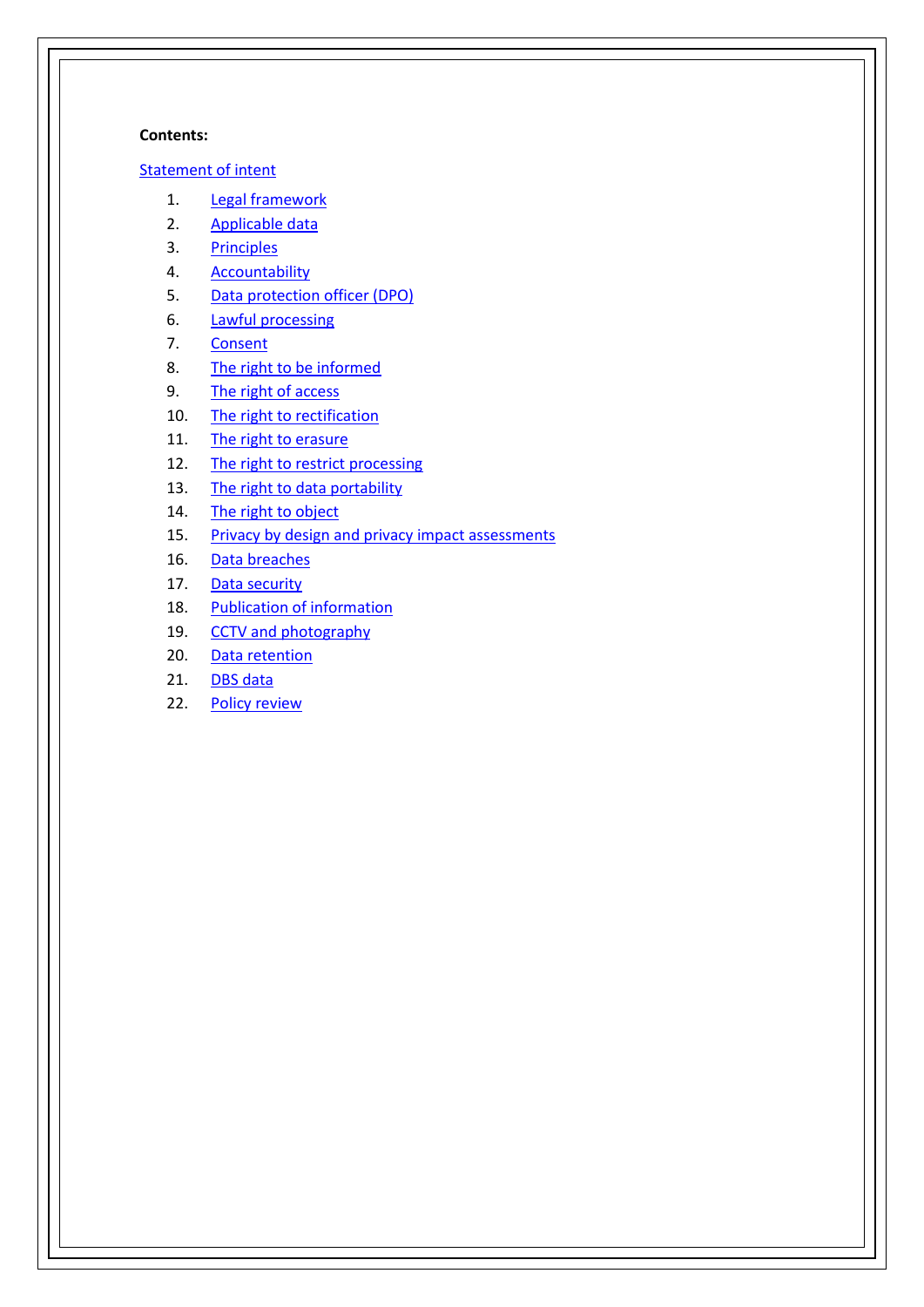#### <span id="page-2-0"></span>**Statement of intent**

Forefield Junior School is required to keep and process certain information about its staff members and pupils in accordance with its legal obligations under the General Data Protection Regulation (GDPR).

The school may, from time to time, be required to share personal information about its staff or pupils with other organisations, mainly the LA, other schools and educational bodies, and potentially social services.

This policy is in place to ensure all staff and governors are aware of their responsibilities and outlines how the school complies with the following core principles of the GDPR.

Organisational methods for keeping data secure are imperative, and the *[Insert school name]* believes that it is good practice to keep clear practical policies, backed up by written procedures.

This policy complies with the requirements set out in the GDPR, which came into effect on 25 May 2018. The government have confirmed that the UK's decision to leave the EU will not affect the commencement of the GDPR.

Signed by:

Headteacher Date:

Chair of governors Date: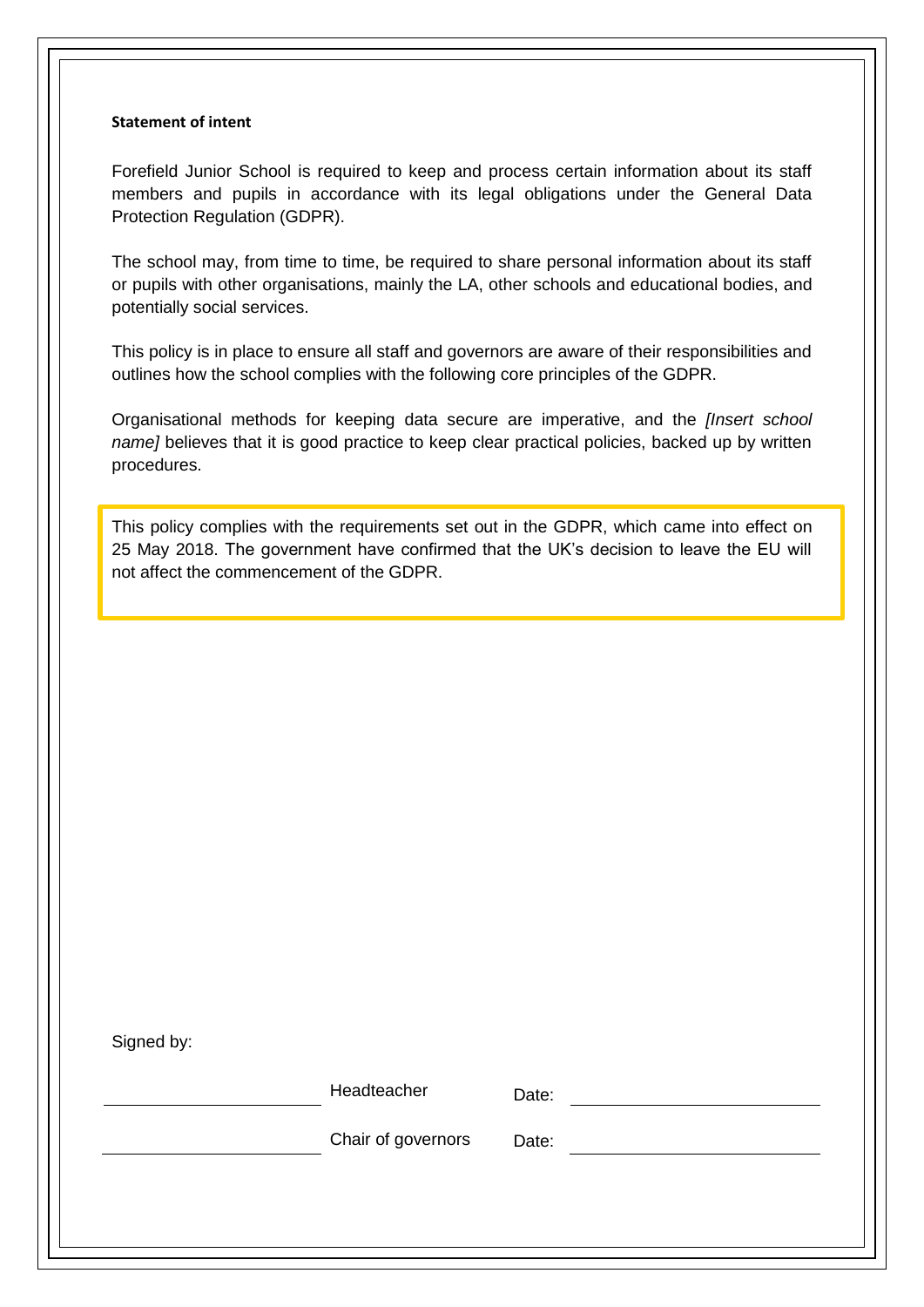#### <span id="page-3-0"></span>**1. Legal framework**

- 1.1. This policy has due regard to legislation, including, but not limited to the following:
	- The General Data Protection Regulation (GDPR)
	- The Freedom of Information Act 2000
	- The Education (Pupil Information) (England) Regulations 2005 (as amended in 2016)
	- The Freedom of Information and Data Protection (Appropriate Limit and Fees) Regulations 2004
	- The School Standards and Framework Act 1998
- 1.2. This policy will also have regard to the following guidance:
	- Information Commissioner's Office (2017) 'Overview of the General Data Protection Regulation (GDPR)'
	- Information Commissioner's Office (2017) 'Preparing for the General Data Protection Regulation (GDPR) 12 steps to take now'
- 1.3. This policy will be implemented in conjunction with the following other school policies:
	- **Compliant Records Management Policy**
	- **IT Acceptable Use Policy**
	- **Freedom of Information Policy**
	- **• CCTV Policy**

#### <span id="page-3-1"></span>**2. Applicable data**

- 2.1. For the purpose of this policy, **personal data** refers to information that relates to an identifiable, living individual, including information such as an online identifier, such as an IP address. The GDPR applies to both automated personal data and to manual filing systems, where personal data is accessible according to specific criteria, as well as to chronologically ordered data and pseudonymised data, e.g. key-coded.
- 2.2. **Sensitive personal data** is referred to in the GDPR as 'special categories of personal data', which are broadly the same as those in the Data Protection Act (DPA) 1998. These specifically include the processing of genetic data, biometric data and data concerning health matters.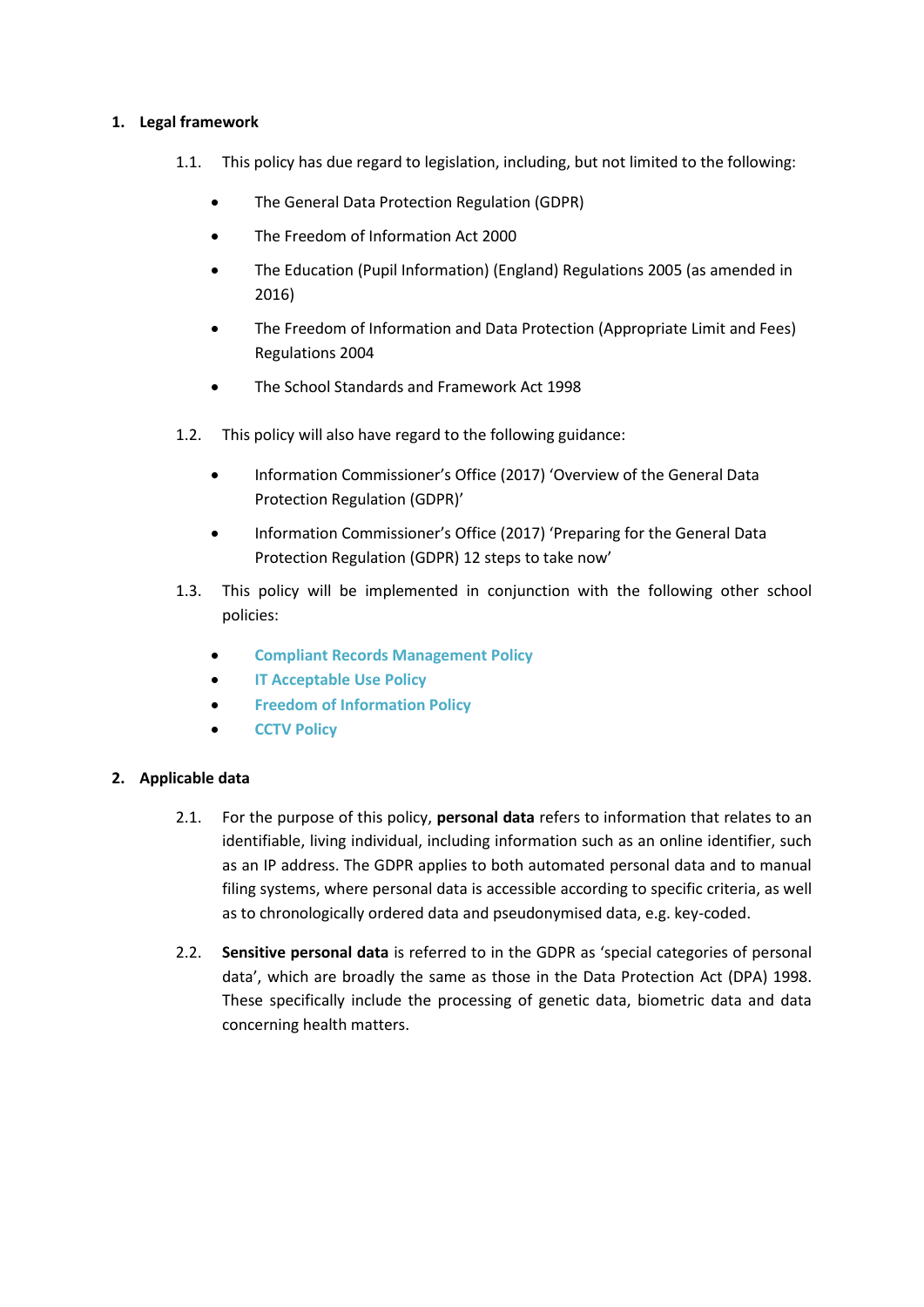#### <span id="page-4-0"></span>**3. Principles**

- 3.1. In accordance with the requirements outlined in the GDPR, personal data will be:
	- Processed lawfully, fairly and in a transparent manner in relation to individuals.
	- Collected for specified, explicit and legitimate purposes and not further processed in a manner that is incompatible with those purposes; further processing for archiving purposes in the public interest, scientific or historical research purposes or statistical purposes shall not be considered to be incompatible with the initial purposes.
	- Adequate, relevant and limited to what is necessary in relation to the purposes for which they are processed.
	- Accurate and, where necessary, kept up-to-date; every reasonable step must be taken to ensure that personal data that are inaccurate, having regard to the purposes for which they are processed, are erased or rectified without delay.
	- Kept in a form which permits identification of data subjects for no longer than is necessary for the purposes for which the personal data are processed; personal data may be stored for longer periods, insofar as the personal data will be processed solely for archiving purposes in the public interest, scientific or historical research purposes or statistical purposes, subject to implementation of the appropriate technical and organisational measures required by the GDPR in order to safeguard the rights and freedoms of individuals.
	- Processed in a manner that ensures appropriate security of the personal data, including protection against unauthorised or unlawful processing and against accidental loss, destruction or damage, using appropriate technical or organisational measures.
- 3.2. The GDPR also requires that "the controller shall be responsible for, and able to demonstrate, compliance with the principles".

#### <span id="page-4-1"></span>**4. Accountability**

- 4.1. Forefield Junior School will implement appropriate technical and organisational measures to demonstrate that data is processed in line with the principles set out in the GDPR.
- 4.2. The school will provide comprehensive, clear and transparent privacy policies.
- 4.3. Records of activities relating to higher risk processing will be maintained, such as the processing of special categories data or that in relation to criminal convictions and offences.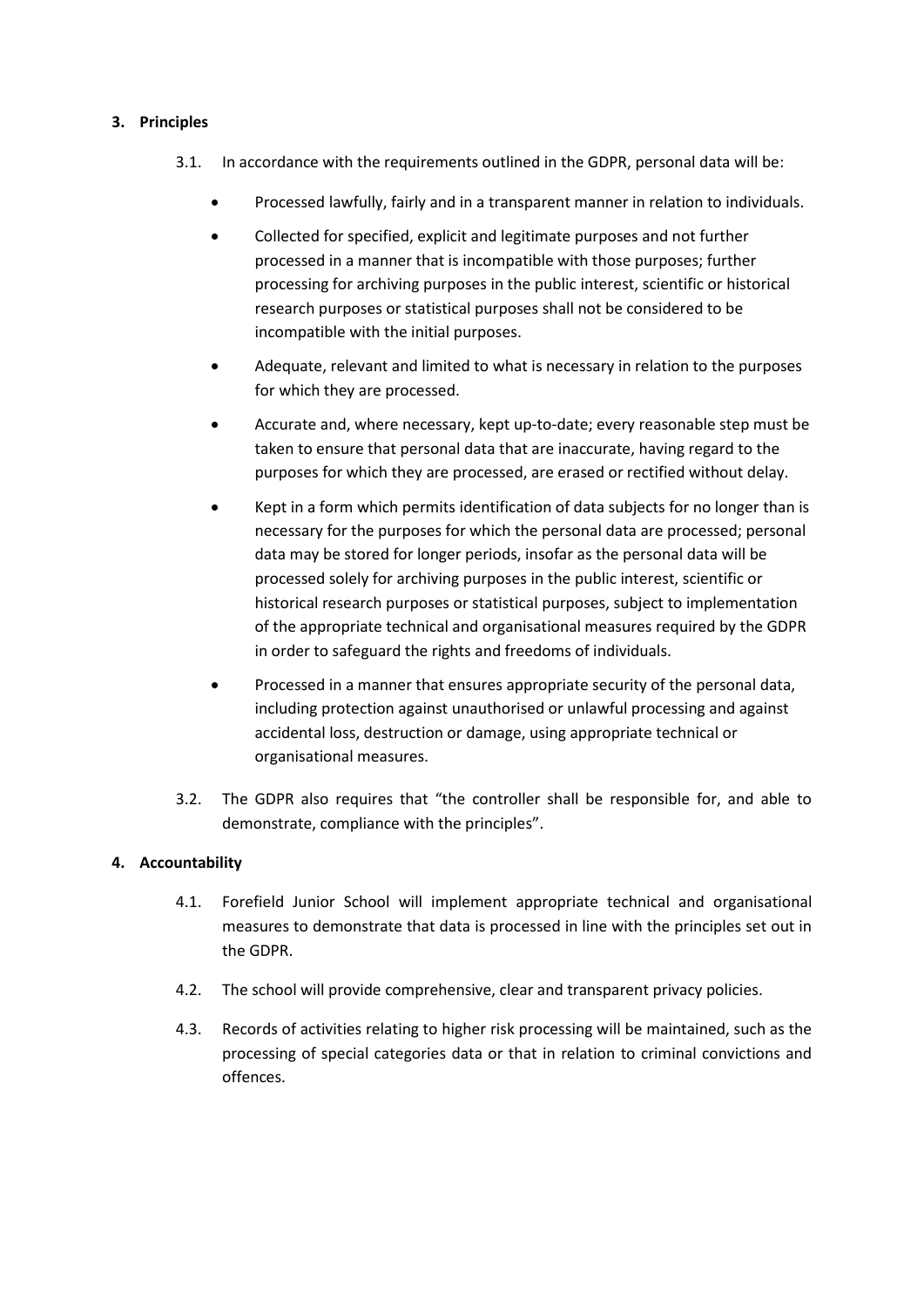- 4.4. Internal records of processing activities will include the following:
	- Name and details of the organisation
	- Purpose(s) of the processing
	- Description of the categories of individuals and personal data
	- Retention schedules
	- Categories of recipients of personal data
	- Description of technical and organisational security measures
	- Details of transfers to third countries, including documentation of the transfer mechanism safeguards in place
- 4.5. The school will implement measures that meet the principles of data protection by design and data protection by default, such as:
	- Data minimisation.
	- Pseudonymisation.
	- Transparency.
	- Allowing individuals to monitor processing.
	- Continuously creating and improving security features.
- 4.6. Data protection impact assessments will be used, where appropriate.

#### <span id="page-5-0"></span>**5. Data protection officer (DPO)**

- 5.1. A DPO will be appointed in order to:
	- Inform and advise the school and its employees about their obligations to comply with the GDPR and other data protection laws.
	- Monitor the school's compliance with the GDPR and other laws, including managing internal data protection activities, advising on data protection impact assessments, conducting internal audits, and providing the required training to staff members.
- 5.2. The role of DPO will be outsourced to Nexus Group, provided that their duties are compatible with the duties of the DPO and do not lead to a conflict of interests.
- 5.3. Nexus Group who are appointed as DPO will have professional experience and knowledge of data protection law, particularly that in relation to schools.
- 5.4. The DPO will report to the highest level of management at the school, which is the **Headteacher**.
- 5.5. The DPO will operate independently and will not be penalised for performing their task.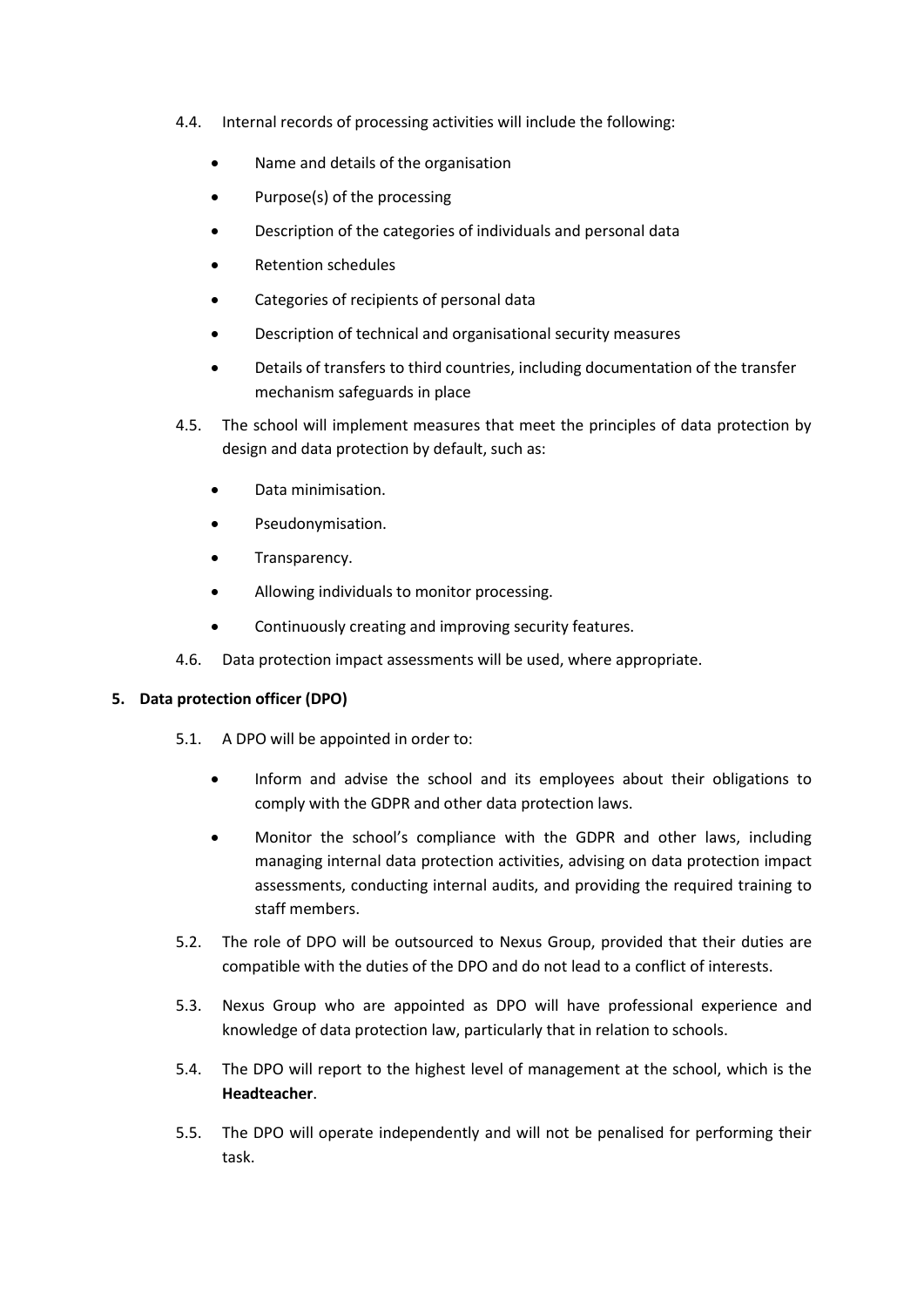5.6. Sufficient resources will be provided to the DPO to enable them to meet their GDPR obligations.

#### <span id="page-6-0"></span>**6. Lawful processing**

- 6.1. The legal basis for processing data will be identified and documented prior to data being processed.
- 6.2. Under the GDPR, data will be lawfully processed under the following conditions:
	- The consent of the data subject has been obtained.
	- Processing is necessary for:
		- Compliance with a legal obligation.
		- The performance of a task carried out in the public interest or in the exercise of official authority vested in the controller.
		- For the performance of a contract with the data subject or to take steps to enter into a contract.
		- Protecting the vital interests of a data subject or another person.
		- For the purposes of legitimate interests pursued by the controller or a third party, except where such interests are overridden by the interests, rights or freedoms of the data subject.
- 6.3. Sensitive data will only be processed under the following conditions:
	- Explicit consent of the data subject, unless reliance on consent is prohibited by EU or Member State law.
	- Processing carried out by a not-for-profit body with a political, philosophical, religious or trade union aim provided the processing relates only to members or former members (or those who have regular contact with it in connection with those purposes) and provided there is no disclosure to a third party without consent.
	- Processing relates to personal data manifestly made public by the data subject.
	- Processing is necessary for:
		- Carrying out obligations under employment, social security or social protection law, or a collective agreement.
		- Protecting the vital interests of a data subject or another individual where the data subject is physically or legally incapable of giving consent.
		- The establishment, exercise or defence of legal claims or where courts are acting in their judicial capacity.
		- Reasons of substantial public interest on the basis of Union or Member State law which is proportionate to the aim pursued and which contains appropriate safeguards.
		- The purposes of preventative or occupational medicine, for assessing the working capacity of the employee, medical diagnosis, the provision of health or social care or treatment or management of health or social care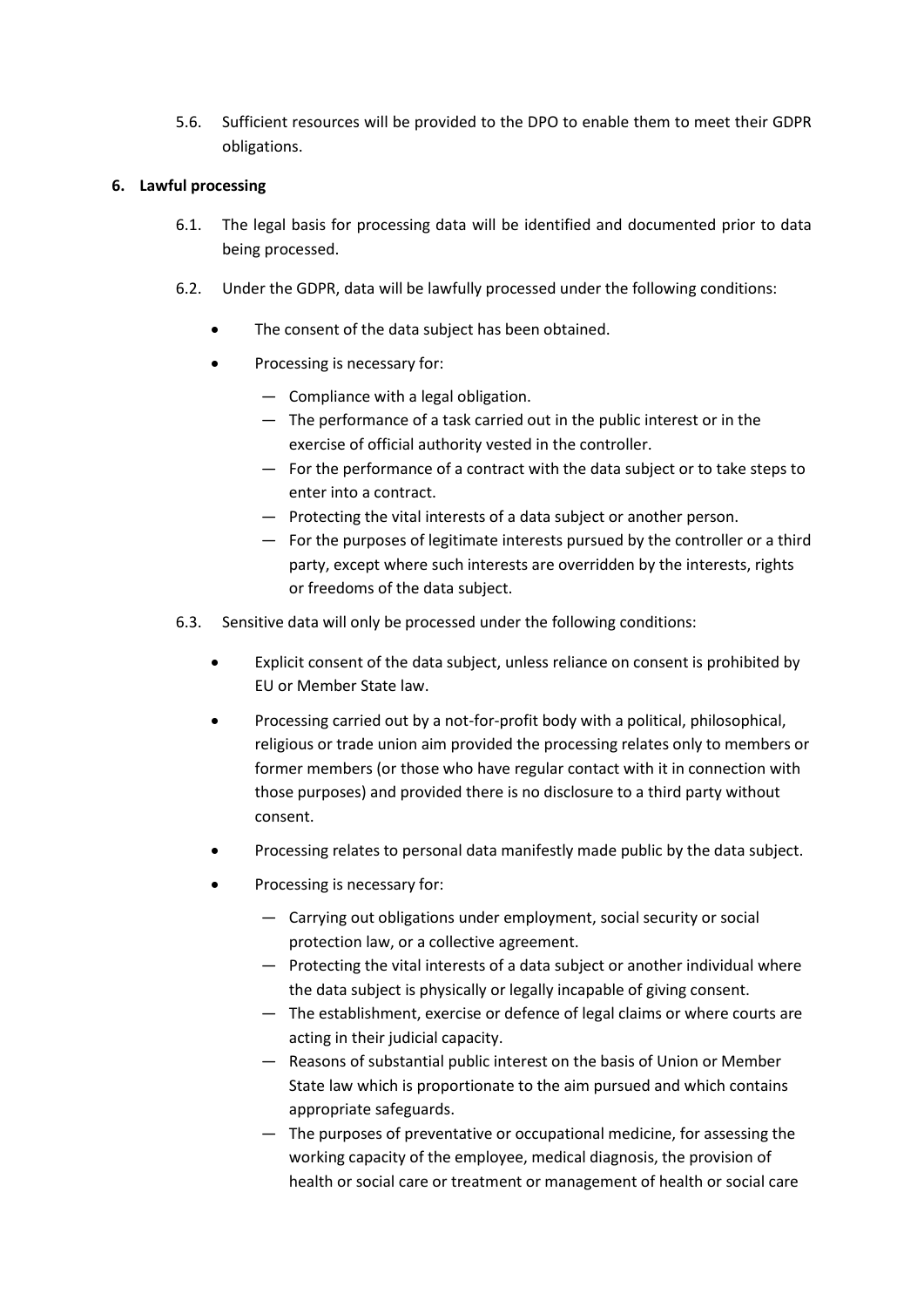systems and services on the basis of Union or Member State law or a contract with a health professional.

- Reasons of public interest in the area of public health, such as protecting against serious cross-border threats to health or ensuring high standards of healthcare and of medicinal products or medical devices.
- Archiving purposes in the public interest, or scientific and historical research purposes or statistical purposes in accordance with Article 89(1).

#### <span id="page-7-0"></span>**7. Consent**

- 7.1. Consent must be a positive indication. It cannot be inferred from silence, inactivity or pre-ticked boxes.
- 7.2. Consent will only be accepted where it is freely given, specific, informed and an unambiguous indication of the individual's wishes.
- 7.3. Where consent is given, a record will be kept documenting how and when consent was given.
- 7.4. The school ensures that consent mechanisms meet the standards of the GDPR. Where the standard of consent cannot be met, an alternative legal basis for processing the data must be found, or the processing must cease.
- 7.5. Consent accepted under the DPA will be reviewed to ensure it meets the standards of the GDPR; however, acceptable consent obtained under the DPA will not be reobtained.
- 7.6. Consent can be withdrawn by the individual at any time.
- 7.7. The consent of parents will be sought prior to the processing of a child's data, except where the processing is related to preventative or counselling services offered directly to a child.

#### <span id="page-7-1"></span>**8. The right to be informed**

- 8.1. The privacy notice supplied to individuals in regards to the processing of their personal data will be written in clear, plain language which is concise, transparent, easily accessible and free of charge.
- 8.2. If services are offered directly to a child, the school will ensure that the privacy notice is written in a clear, plain manner that the child will understand.
- 8.3. In relation to data obtained both directly from the data subject and not obtained directly from the data subject, the following information will be supplied within the privacy notice:
	- The identity and contact details of the controller, and where applicable, the controller's representative and the DPO.
	- The purpose of, and the legal basis for, processing the data.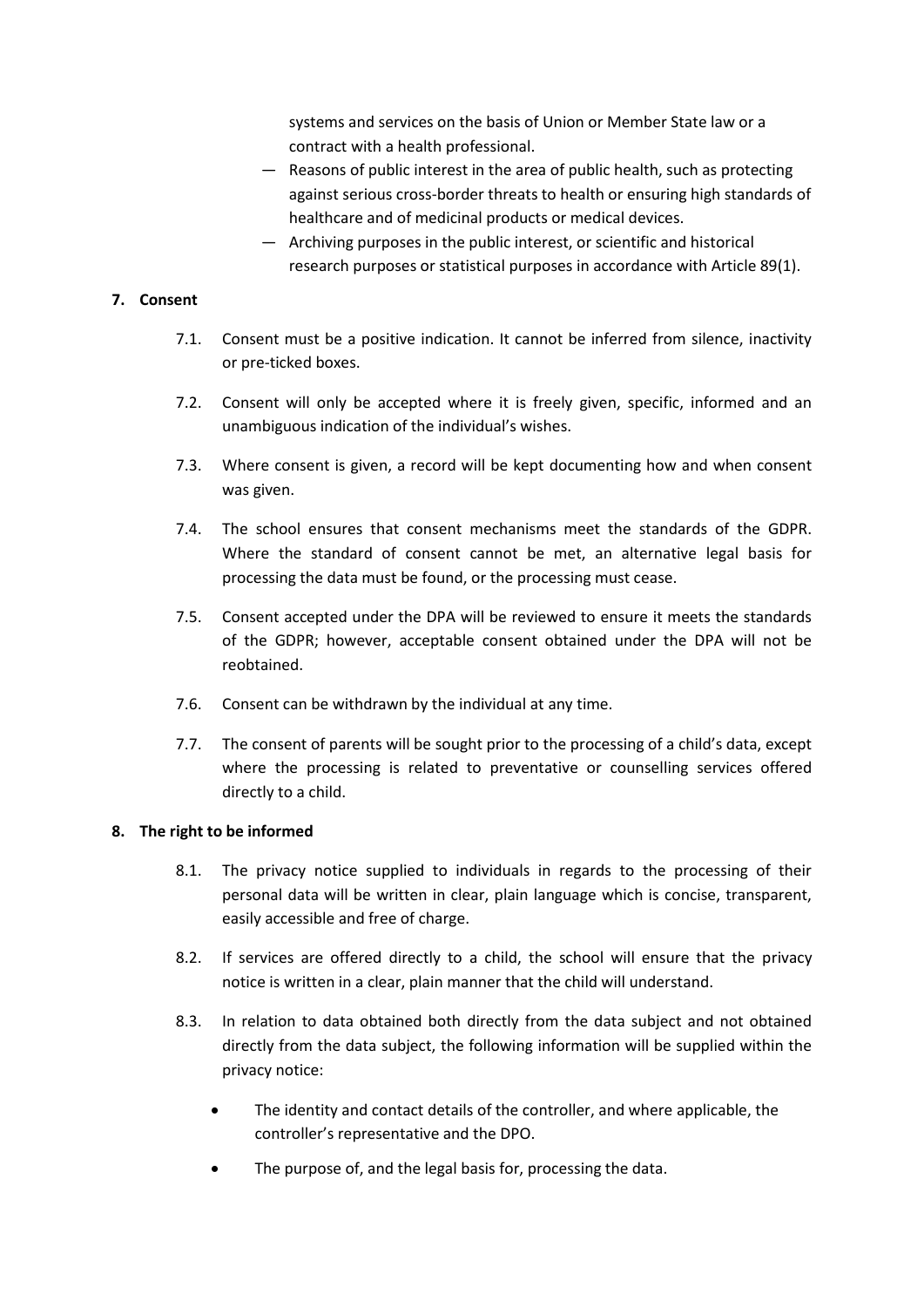- The legitimate interests of the controller or third party.
- Any recipient or categories of recipients of the personal data.
- Details of transfers to third countries and the safeguards in place.
- The retention period of criteria used to determine the retention period.
- The existence of the data subject's rights, including the right to:
	- Withdraw consent at any time.
	- Lodge a complaint with a supervisory authority.
- The existence of automated decision making, including profiling, how decisions are made, the significance of the process and the consequences.
- 8.4. Where data is obtained directly from the data subject, information regarding whether the provision of personal data is part of a statutory or contractual requirement and the details of the categories of personal data, as well as any possible consequences of failing to provide the personal data, will be provided.
- 8.5. Where data is not obtained directly from the data subject, information regarding the source the personal data originates from and whether it came from publicly accessible sources, will be provided.
- 8.6. For data obtained directly from the data subject, this information will be supplied at the time the data is obtained.
- 8.7. In relation to data that is not obtained directly from the data subject, this information will be supplied:
	- Within one month of having obtained the data.
	- If disclosure to another recipient is envisaged, at the latest, before the data are disclosed.
	- If the data are used to communicate with the individual, at the latest, when the first communication takes place.

#### <span id="page-8-0"></span>**9. The right of access**

- 9.1. Individuals have the right to obtain confirmation that their data is being processed.
- 9.2. Individuals have the right to submit a subject access request (SAR) to gain access to their personal data in order to verify the lawfulness of the processing.
- 9.3. The school will verify the identity of the person making the request before any information is supplied.
- 9.4. A copy of the information will be supplied to the individual free of charge; however, the school may impose a 'reasonable fee' to comply with requests for further copies of the same information.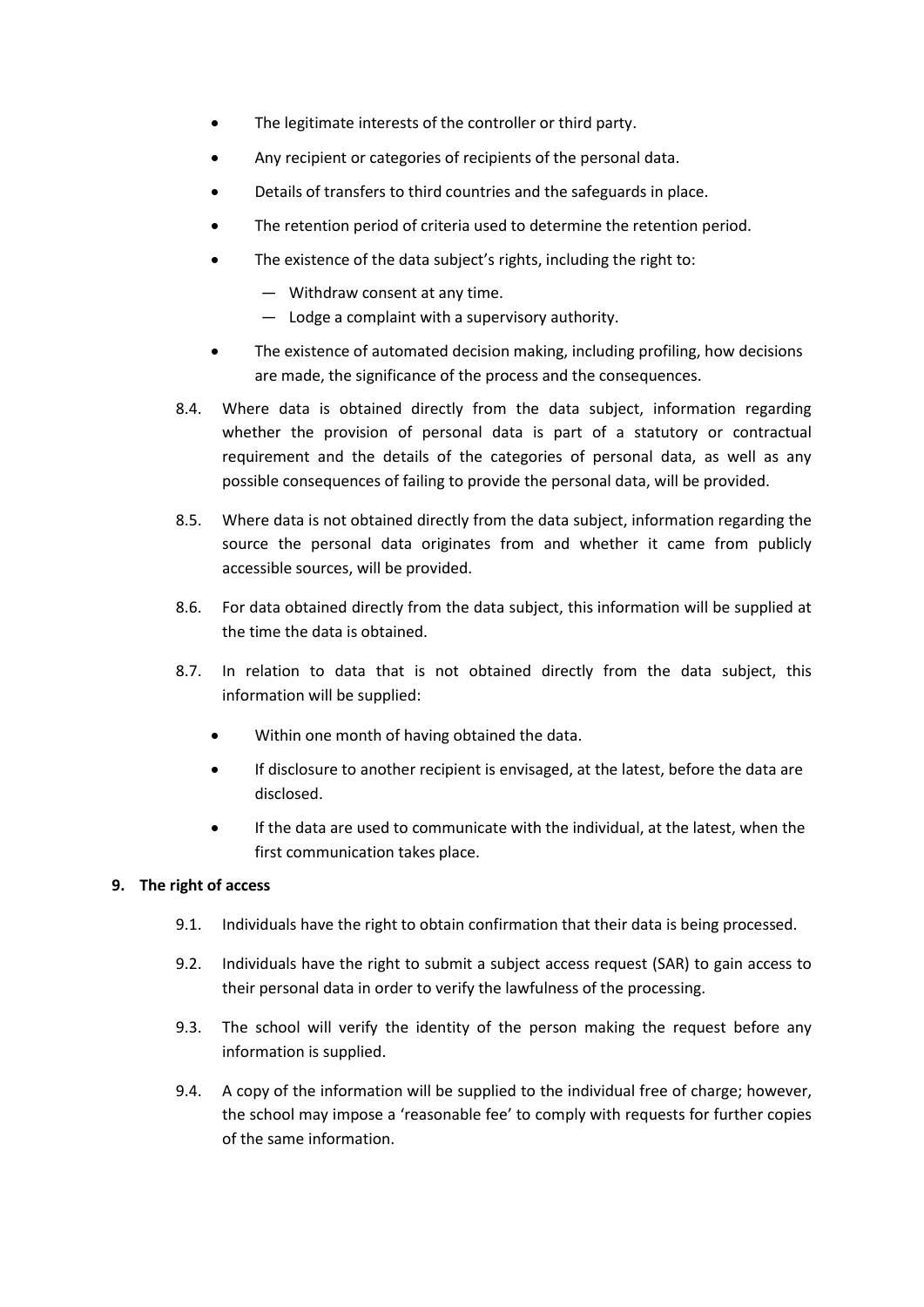- 9.5. Where a SAR has been made electronically, the information will be provided in a commonly used electronic format.
- 9.6. Where a request is manifestly unfounded, excessive or repetitive, a reasonable fee will be charged.
- 9.7. All fees will be based on the administrative cost of providing the information.
- 9.8. All requests will be responded to without delay and at the latest, within one month of receipt.
- 9.9. In the event of numerous or complex requests, the period of compliance will be extended by a further two months. The individual will be informed of this extension, and will receive an explanation of why the extension is necessary, within one month of the receipt of the request.
- 9.10. Where a request is manifestly unfounded or excessive, the school holds the right to refuse to respond to the request. The individual will be informed of this decision and the reasoning behind it, as well as their right to complain to the supervisory authority and to a judicial remedy, within one month of the refusal.
- 9.11. In the event that a large quantity of information is being processed about an individual, the school will ask the individual to specify the information the request is in relation to.

#### <span id="page-9-0"></span>**10. The right to rectification**

- 10.1. Individuals are entitled to have any inaccurate or incomplete personal data rectified.
- 10.2. Where the personal data in question has been disclosed to third parties, the school will inform them of the rectification where possible.
- 10.3. Where appropriate, the school will inform the individual about the third parties that the data has been disclosed to.
- 10.4. Requests for rectification will be responded to within one month; this will be extended by two months where the request for rectification is complex.
- 10.5. Where no action is being taken in response to a request for rectification, the school will explain the reason for this to the individual and will inform them of their right to complain to the supervisory authority and to a judicial remedy.

#### <span id="page-9-1"></span>**11. The right to erasure**

- 11.1. Individuals hold the right to request the deletion or removal of personal data where there is no compelling reason for its continued processing.
- 11.2. Individuals have the right to erasure in the following circumstances: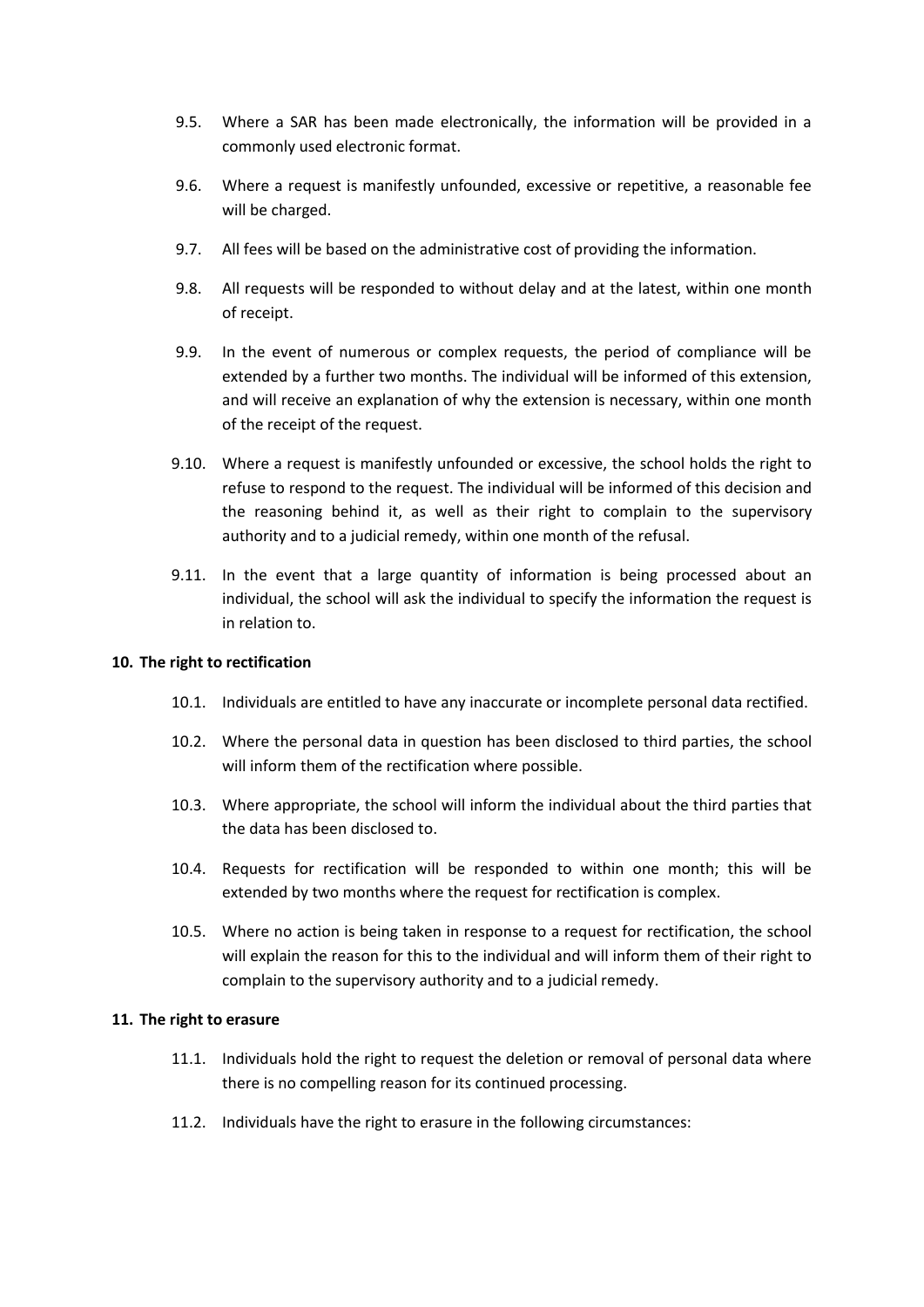- Where the personal data is no longer necessary in relation to the purpose for which it was originally collected/processed
- When the individual withdraws their consent
- When the individual objects to the processing and there is no overriding legitimate interest for continuing the processing
- The personal data was unlawfully processed
- The personal data is required to be erased in order to comply with a legal obligation
- The personal data is processed in relation to the offer of information society services to a child
- 11.3. The school has the right to refuse a request for erasure where the personal data is being processed for the following reasons:
	- To exercise the right of freedom of expression and information
	- To comply with a legal obligation for the performance of a public interest task or exercise of official authority
	- For public health purposes in the public interest
	- For archiving purposes in the public interest, scientific research, historical research or statistical purposes
	- The exercise or defence of legal claims
- 11.4. As a child may not fully understand the risks involved in the processing of data when consent is obtained, special attention will be given to existing situations where a child has given consent to processing and they later request erasure of the data, regardless of age at the time of the request.
- 11.5. Where personal data has been disclosed to third parties, they will be informed about the erasure of the personal data, unless it is impossible or involves disproportionate effort to do so.
- 11.6. Where personal data has been made public within an online environment, the school will inform other organisations who process the personal data to erase links to and copies of the personal data in question.

#### <span id="page-10-0"></span>**12. The right to restrict processing**

- 12.1. Individuals have the right to block or suppress the school's processing of personal data.
- 12.2. In the event that processing is restricted, the school will store the personal data, but not further process it, guaranteeing that just enough information about the individual has been retained to ensure that the restriction is respected in future.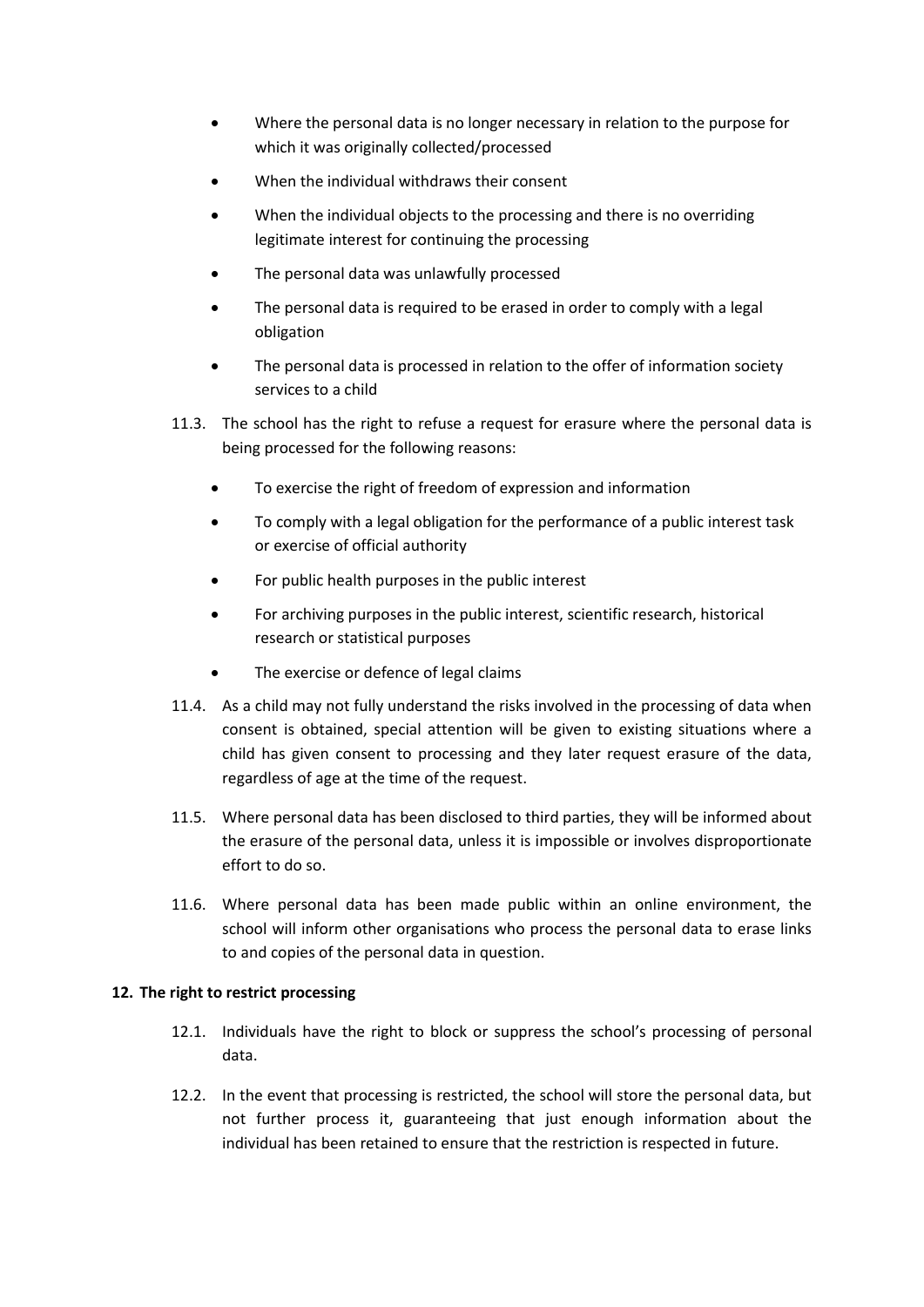- 12.3. The school will restrict the processing of personal data in the following circumstances:
	- Where an individual contests the accuracy of the personal data, processing will be restricted until the school has verified the accuracy of the data
	- Where an individual has objected to the processing and the school is considering whether their legitimate grounds override those of the individual
	- Where processing is unlawful and the individual opposes erasure and requests restriction instead
	- Where the school no longer needs the personal data but the individual requires the data to establish, exercise or defend a legal claim
- 12.4. If the personal data in question has been disclosed to third parties, the school will inform them about the restriction on the processing of the personal data, unless it is impossible or involves disproportionate effort to do so.
- 12.5. The school will inform individuals when a restriction on processing has been lifted.

#### <span id="page-11-0"></span>**13. The right to data portability**

- 13.1. Individuals have the right to obtain and reuse their personal data for their own purposes across different services.
- 13.2. Personal data can be easily moved, copied or transferred from one IT environment to another in a safe and secure manner, without hindrance to usability.
- 13.3. The right to data portability only applies in the following cases:
	- To personal data that an individual has provided to a controller
	- Where the processing is based on the individual's consent or for the performance of a contract
	- When processing is carried out by automated means
- 13.4. Personal data will be provided in a structured, commonly used and machinereadable form.
- 13.5. The school will provide the information free of charge.
- 13.6. Where feasible, data will be transmitted directly to another organisation at the request of the individual.
- 13.7. Forefield Junior School is not required to adopt or maintain processing systems which are technically compatible with other organisations.
- 13.8. In the event that the personal data concerns more than one individual, the school will consider whether providing the information would prejudice the rights of any other individual.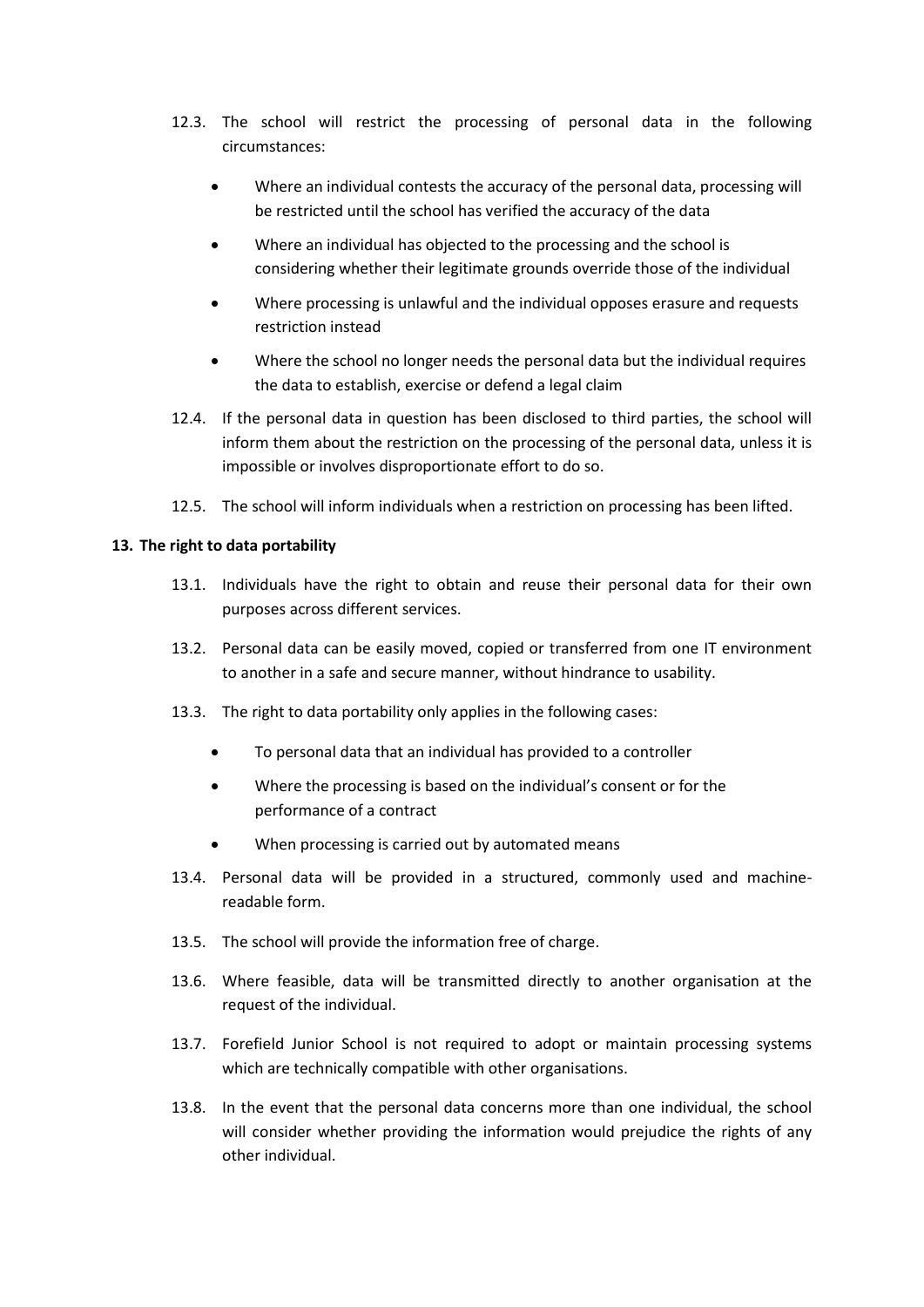- 13.9. The school will respond to any requests for portability within one month.
- 13.10. Where the request is complex, or a number of requests have been received, the timeframe can be extended by two months, ensuring that the individual is informed of the extension and the reasoning behind it within one month of the receipt of the request.
- 13.11. Where no action is being taken in response to a request, the school will, without delay and at the latest within one month, explain to the individual the reason for this and will inform them of their right to complain to the supervisory authority and to a judicial remedy.

#### <span id="page-12-0"></span>**14. The right to object**

- 14.1. The school will inform individuals of their right to object at the first point of communication, and this information will be outlined in the privacy notice and explicitly brought to the attention of the data subject, ensuring that it is presented clearly and separately from any other information.
- 14.2. Individuals have the right to object to the following:
	- Processing based on legitimate interests or the performance of a task in the public interest
	- Direct marketing
	- Processing for purposes of scientific or historical research and statistics.
- 14.3. Where personal data is processed for the performance of a legal task or legitimate interests:
	- An individual's grounds for objecting must relate to his or her particular situation.
	- The school will stop processing the individual's personal data unless the processing is for the establishment, exercise or defence of legal claims, or, where the school can demonstrate compelling legitimate grounds for the processing, which override the interests, rights and freedoms of the individual.
- 14.4. Where personal data is processed for direct marketing purposes:
	- The school will stop processing personal data for direct marketing purposes as soon as an objection is received.
	- The school cannot refuse an individual's objection regarding data that is being processed for direct marketing purposes.
- 14.5. Where personal data is processed for research purposes:
	- The individual must have grounds relating to their particular situation in order to exercise their right to object.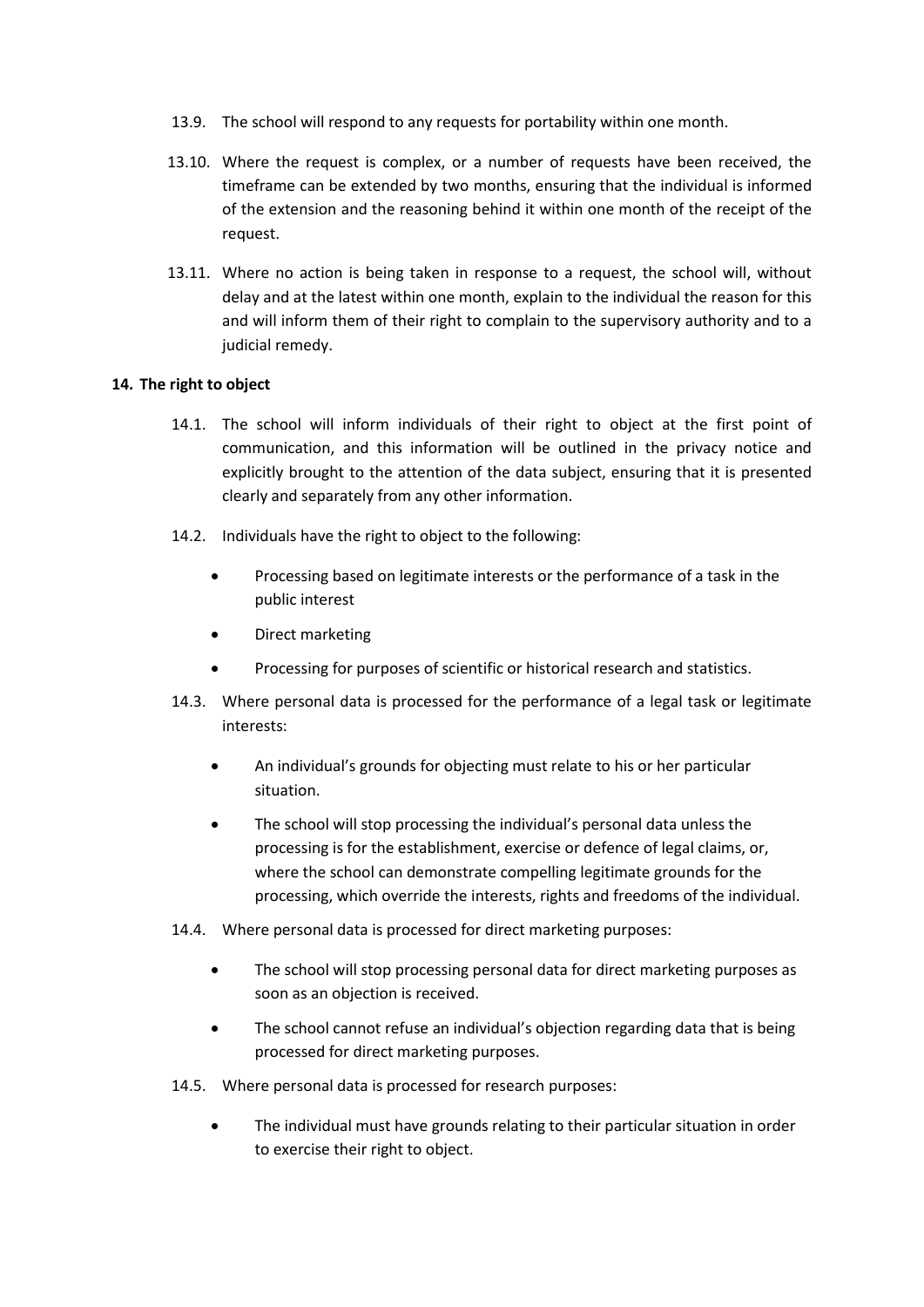- Where the processing of personal data is necessary for the performance of a public interest task, the school is not required to comply with an objection to the processing of the data.
- 14.6. Where the processing activity is outlined above, but is carried out online, the school will offer a method for individuals to object online.

#### <span id="page-13-0"></span>**15. Privacy by design and privacy impact assessments**

- 15.1. The school will act in accordance with the GDPR by adopting a privacy by design approach and implementing technical and organisational measures which demonstrate how the school has considered and integrated data protection into processing activities.
- 15.2. Data protection impact assessments (DPIAs) will be used to identify the most effective method of complying with the school's data protection obligations and meeting individuals' expectations of privacy.
- 15.3. DPIAs will allow the school to identify and resolve problems at an early stage, thus reducing associated costs and preventing damage from being caused to the reputation of Forefield Junior School*,* which might otherwise occur.
- 15.4. A DPIA will be used when using new technologies or when the processing is likely to result in a high risk to the rights and freedoms of individuals.
- 15.5. A DPIA will be used for more than one project, where necessary.
- 15.6. High risk processing includes, but is not limited to, the following:
	- Systematic and extensive processing activities, such as profiling
	- Large scale processing of special categories of data or personal data which is in relation to criminal convictions or offences
- 15.7. The school will ensure that all DPIAs include the following information:
	- A description of the processing operations and the purposes
	- An assessment of the necessity and proportionality of the processing in relation to the purpose
	- An outline of the risks to individuals
	- The measures implemented in order to address risk
- 15.8. Where a DPIA indicates high risk data processing, the school will consult the ICO to seek its opinion as to whether the processing operation complies with the GDPR.

#### <span id="page-13-1"></span>**16. Data breaches**

16.1. The term 'personal data breach' refers to a breach of security which has led to the destruction, loss, alteration, unauthorised disclosure of, or access to, personal data.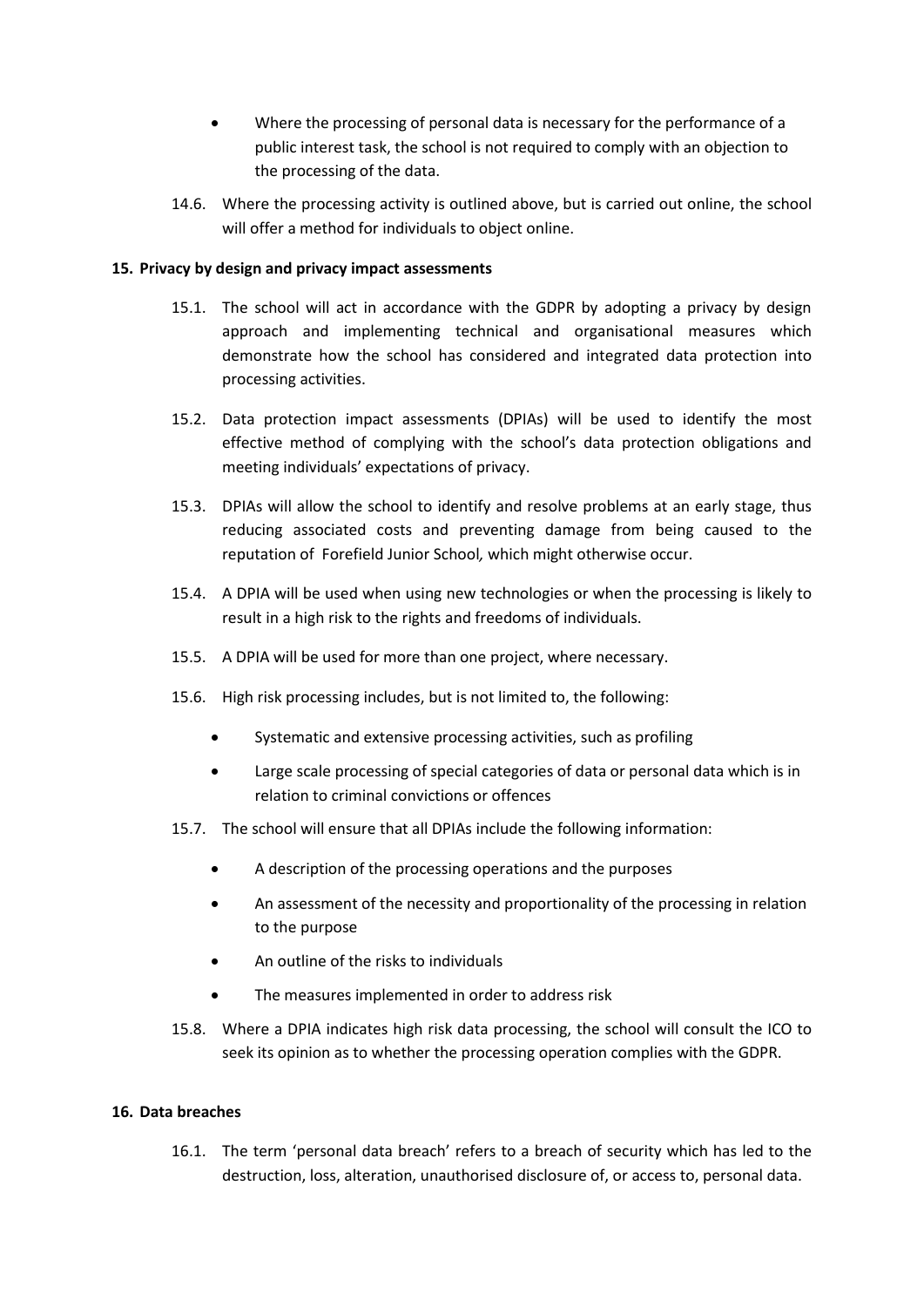- 16.2. The **Headteacher** will ensure that all staff members are made aware of, and understand, what constitutes as a data breach as part of their continuous development training.
- 16.3. Where a breach is likely to result in a risk to the rights and freedoms of individuals, the relevant supervisory authority will be informed.
- 16.4. All notifiable breaches will be reported to the relevant supervisory authority within 72 hours of the school becoming aware of it.
- 16.5. The risk of the breach having a detrimental effect on the individual, and the need to notify the relevant supervisory authority, will be assessed on a case-by-case basis.
- 16.6. In the event that a breach is likely to result in a high risk to the rights and freedoms of an individual, the school will notify those concerned directly.
- 16.7. A 'high risk' breach means that the threshold for notifying the individual is higher than that for notifying the relevant supervisory authority.
- 16.8. In the event that a breach is sufficiently serious, the public will be notified without undue delay.
- 16.9. Effective and robust breach detection, investigation and internal reporting procedures are in place at the school, which facilitate decision-making in relation to whether the relevant supervisory authority or the public need to be notified.
- 16.10. Within a breach notification, the following information will be outlined:
	- The nature of the personal data breach, including the categories and approximate number of individuals and records concerned
	- The name and contact details of the DPO
	- An explanation of the likely consequences of the personal data breach
	- A description of the proposed measures to be taken to deal with the personal data breach
	- Where appropriate, a description of the measures taken to mitigate any possible adverse effects
- 16.11. Failure to report a breach when required to do so will result in a fine, as well as a fine for the breach itself.

#### <span id="page-14-0"></span>**17. Data security**

- 17.1. Confidential paper records will be kept in a locked filing cabinet, drawer or safe, with restricted access.
- 17.2. Confidential paper records will not be left unattended or in clear view anywhere with general access.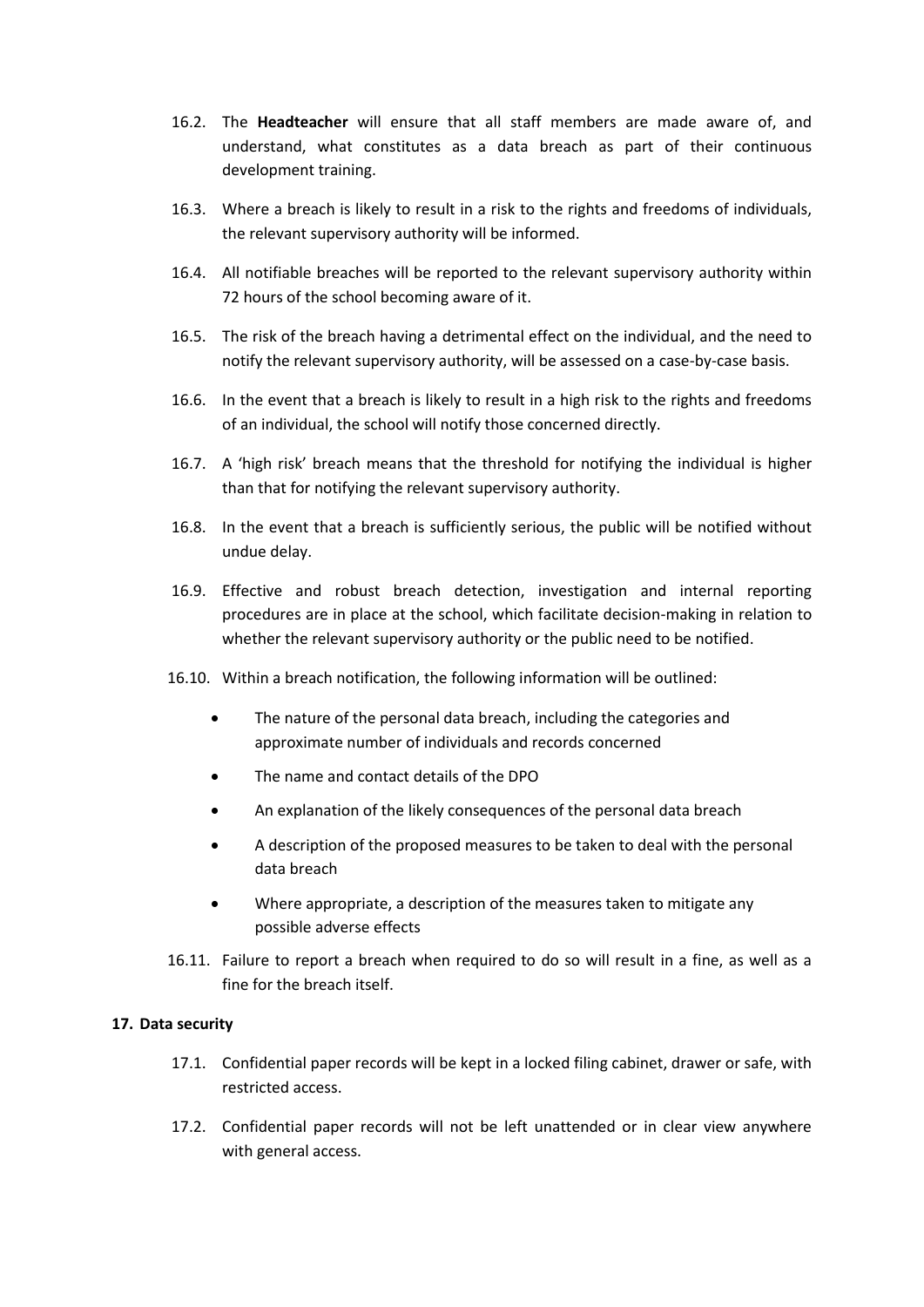- 17.3. Digital data is coded, encrypted or password-protected, both on a local hard drive and on a network drive that is regularly backed up off-site.
- 17.4. Where data is saved on removable storage or a portable device, the device will be kept in a locked filing cabinet, drawer or safe when not in use.
- 17.5. Memory sticks will not be used to hold personal information unless they are password-protected and fully encrypted.
- 17.6. All electronic devices are password-protected to protect the information on the device in case of theft.
- 17.7. Where possible, the school enables electronic devices to allow the remote blocking or deletion of data in case of theft.
- 17.8. Staff and governors will only access documentation that is password protected.
- 17.9. All necessary members of staff are provided with their own secure login and password, and every computer regularly prompts users to change their password.
- 17.10. Emails containing sensitive or confidential information are password-protected if there are unsecure servers between the sender and the recipient.
- 17.11. Circular emails to parents are sent blind carbon copy (bcc), so email addresses are not disclosed to other recipients.
- 17.12. When sending confidential information by fax, staff will always check that the recipient is correct before sending.
- 17.13. Where personal information that could be considered private or confidential is taken off the premises, either in electronic or paper format, staff will take extra care to follow the same procedures for security, e.g. keeping devices under lock and key. The person taking the information from the school premises accepts full responsibility for the security of the data.
- 17.14. Before sharing data, all staff members will ensure:
	- They are allowed to share it.
	- That adequate security is in place to protect it.
	- Who will receive the data has been outlined in a privacy notice.
- 17.15. Under no circumstances are visitors allowed access to confidential or personal information. Visitors to areas of the school containing sensitive information are supervised at all times.
- 17.16. The physical security of the school's buildings and storage systems, and access to them, is reviewed on a **termly** basis. If an increased risk in vandalism/burglary/theft is identified, extra measures to secure data storage will be put in place.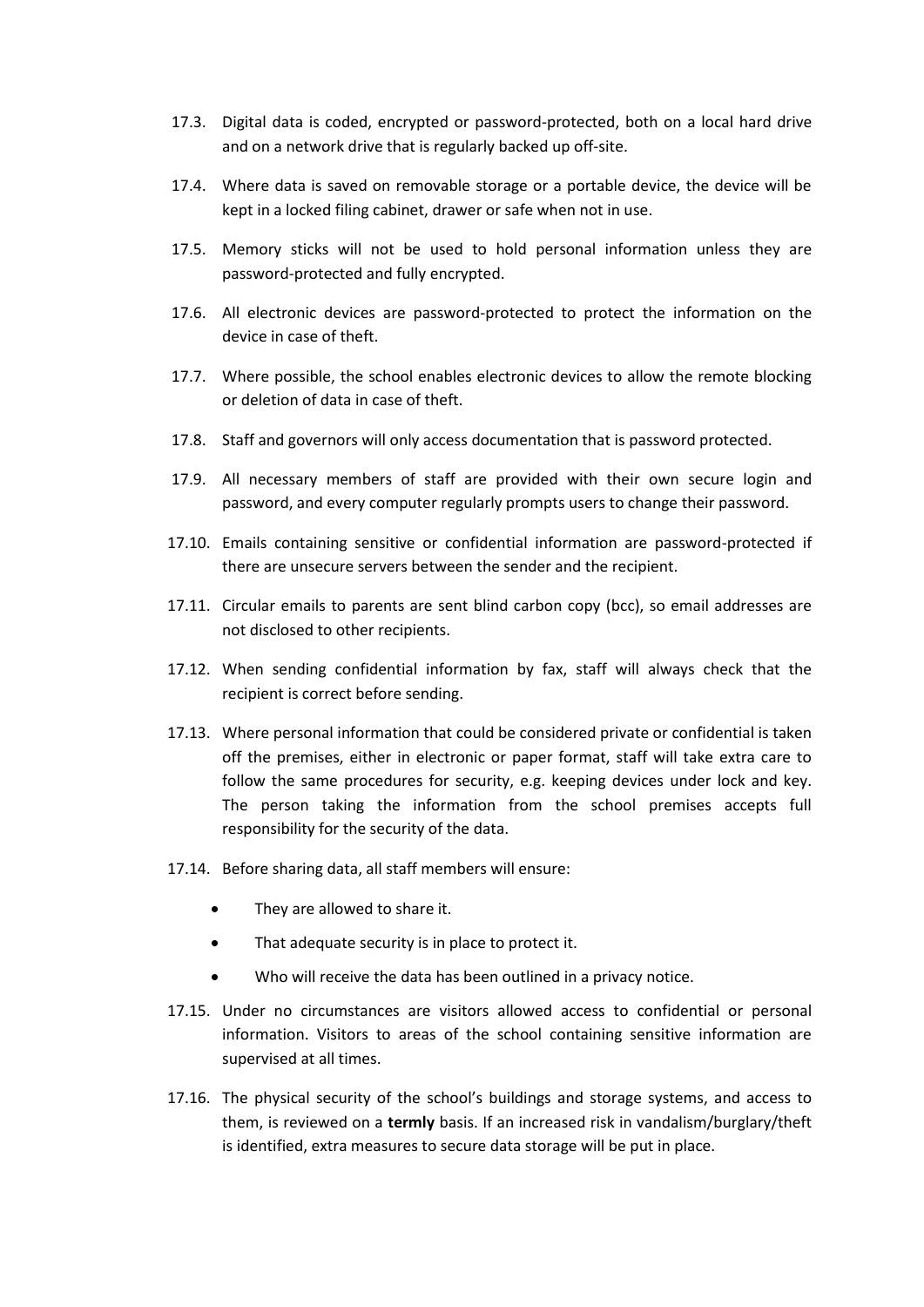17.17. Forefield Junior School takes its duties under the GDPR seriously and any unauthorised disclosure may result in disciplinary action.

#### <span id="page-16-0"></span>**18. Publication of information**

- 18.1. Forefield Junior School publishes a publication scheme on its website outlining classes of information that will be made routinely available, including:
	- Policies and procedures
	- Annual reports
	- Financial information
- 18.2. Classes of information specified in the publication scheme are made available quickly and easily on request.
- 18.3. Forefield Junior School will not publish any personal information, including photos, on its website without the permission of the affected individual.
- 18.4. When uploading information to the school website, staff are considerate of any metadata or deletions which could be accessed in documents and images on the site.

#### <span id="page-16-1"></span>**19. CCTV and photography**

- 19.1. The school understands that recording images of identifiable individuals constitutes as processing personal information, so it is done in line with data protection principles.
- 19.2. The school notifies all pupils, staff and visitors of the purpose for collecting CCTV images via notice boards, letters and email.
- 19.3. Cameras are only placed where they do not intrude on anyone's privacy and are necessary to fulfil their purpose.
- 19.4. All CCTV footage will be kept for 28 days for security purposes; the **School Data Lead** is responsible for ensuring the records secure and allowing access.
- 19.5. The school will always indicate its intentions for taking photographs of pupils and will retrieve permission before publishing them.
- 19.6. If the school wishes to use images/video footage of pupils in a publication, such as the school website, prospectus, or recordings of school plays, written permission will be sought for the particular usage from the parent of the pupil.
- 19.7. Images captured by individuals for recreational/personal purposes, and videos made by parents for family use, are exempt from the GDPR.